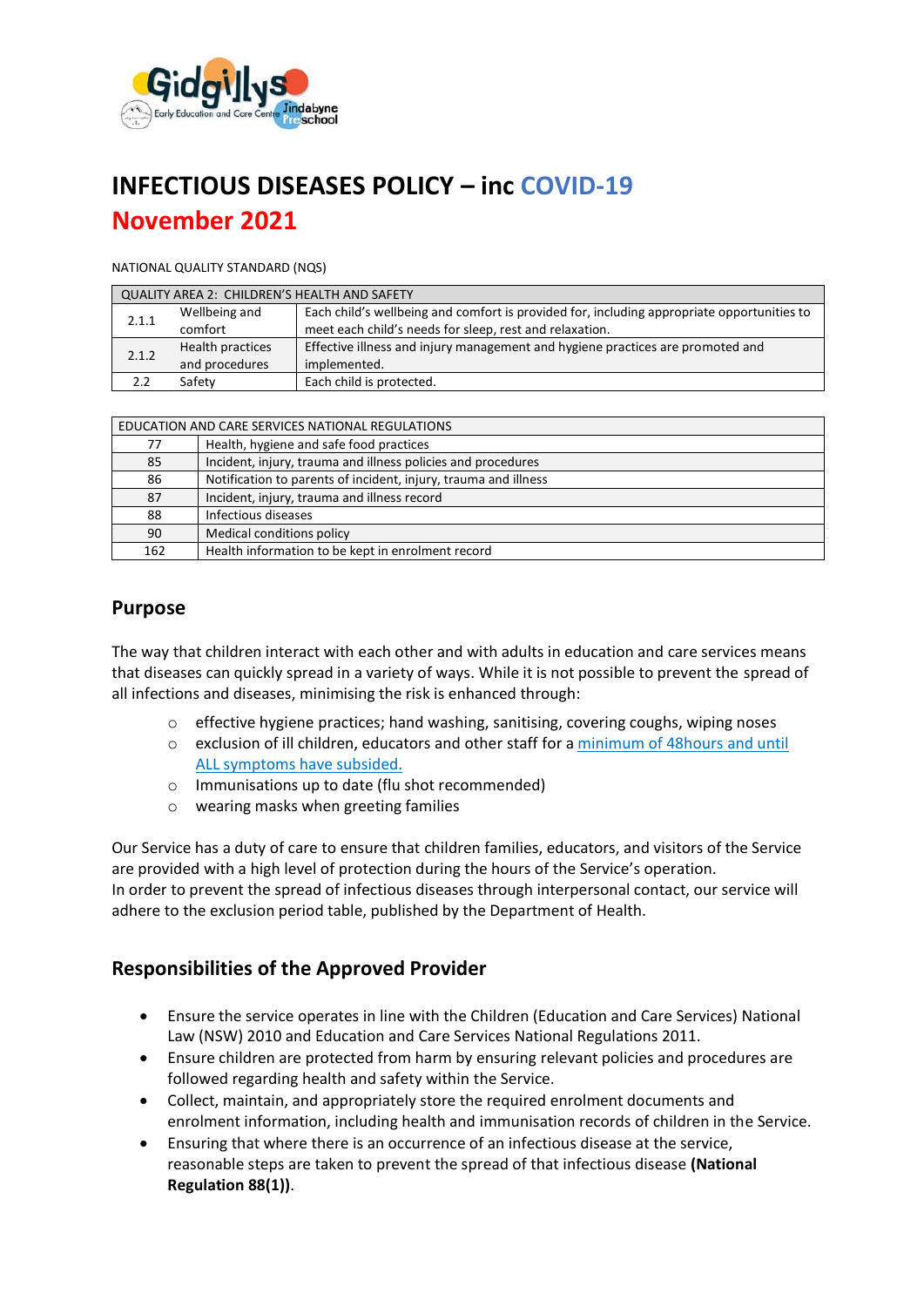

- Ensuring that where there is an occurrence of an infectious disease at the service, a parent/guardian or authorised emergency contact of each child at the service is notified of the occurrence as soon as is practicable.
- As soon as practicable, a family member or authorised emergency contact of each child being cared for must be notified of the occurrence **(National Regulation 88(2)).**
- Ensuring that information from the Department of Health about the recommended adhered to in the event of an outbreak of an infectious disease.
- Ensuring that a child with a medical exemption or on a catch up schedule who is not immunised against a vaccine-preventable disease does not attend the service when an infectious disease is diagnosed, and does not return until there are no more occurrences of that disease at the service and the recommended minimum exclusion period has ceased.
- Notifying the Regulatory Authority and parent/guardian within 24 hours of a serious incident including when a child becomes ill at the service or medical attention is sought while the child is attending the service **(National Regulation 86)**.
- Ensuring that appropriate and current information and resources are provided to staff and parents/guardians regarding the identification and management of infectious diseases, blood-borne viruses and infestations.
- Ensure the medical conditions policy is available to families.
- Keeping informed about current legislation, information, research and best practice.
- Ensuring that any changes to the exclusion table or immunisation schedule are communicated to families and staff immediately.

#### **Responsibilities of the Nominated Supervisor**

- CONTACT THE PUBLIC HEALTH UNIT ON 1300 066 055 immediately if we are notified that a child, family member or staff member who attended our service has been diagnosed with COVID-19.
- Any persons tested for COVID-19 (including staff and children) are immediately EXCLUDED from the centre until a negative result has been concluded and symptoms subside. Any immediate family/persons living in the same household tested for COVID-19 OR in isolation are EXCLUDED for this period too. Children and/or staff cannot return to the centre without confirmation of a negative result.
- If any staff member, child or household contact are on stay at home orders as directed by NSW Health, you MUST stay home for the mandatory 14 day order or as directed by NSW Health.
- Educators and children who have been deemed CLOSE contacts can not return to the service until they have completed their isolation period and Gidgillys requires a NEGATIVE PCR COVID-19 test for them to return to the centre.
- Contacting the parents/guardians of a child suspected of suffering from an infectious or vaccine- preventable disease, or of a child not immunised against a vaccine-preventable disease that has been detected at the service, and requesting the child be collected as soon as possible.
- Notifying a parent/guardian or authorised emergency contact person when a symptom of an excludable infectious illness or disease has been observed.
- Ensuring that a minimum of one staff with current approved first aid qualifications is in attendance and immediately available at all times the service is in operation **(National Regulation 136)**.
- Establishing good hygiene and infection control procedures, and ensuring that they are adhered to by everyone at the service.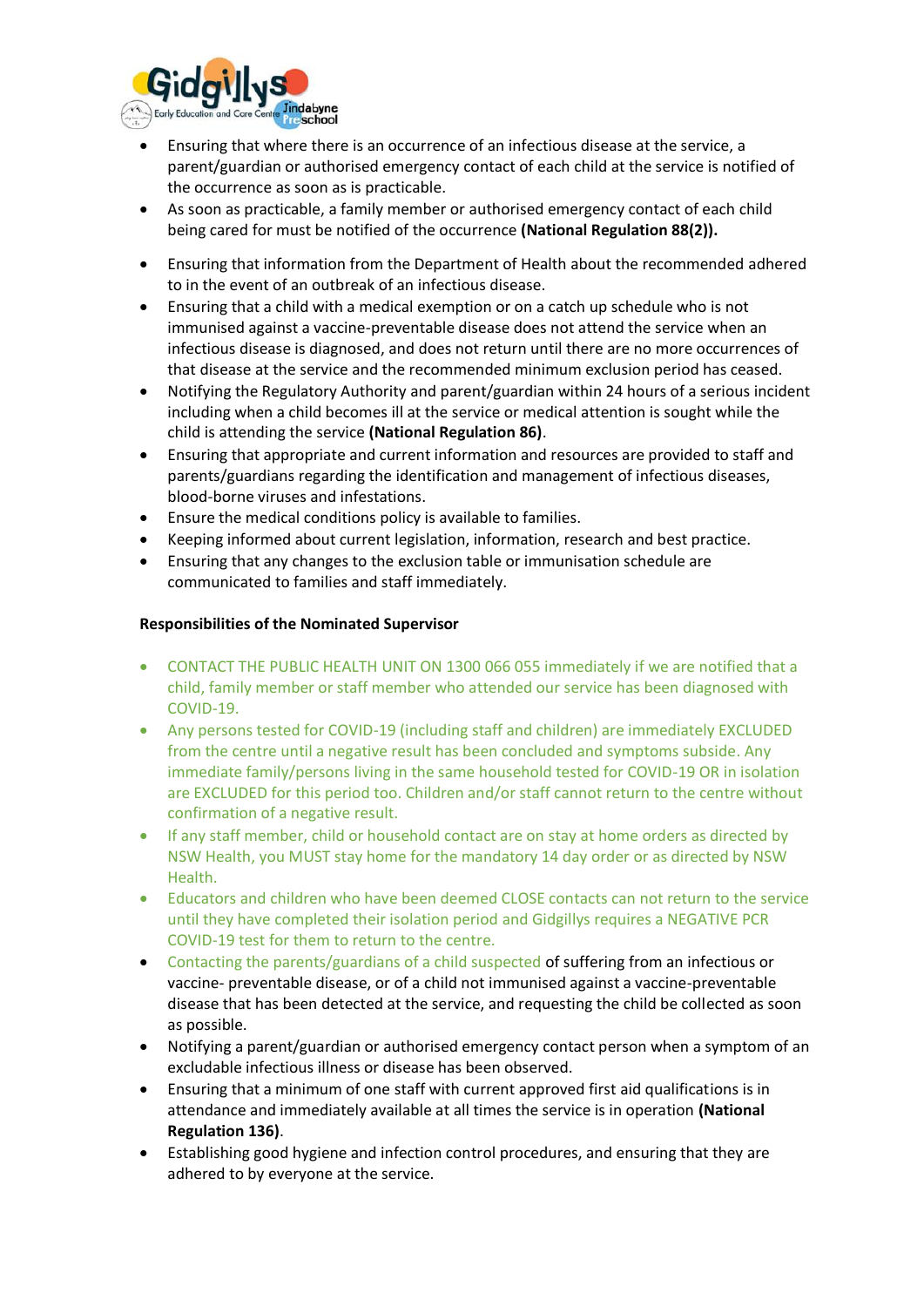

- Ensuring the exclusion requirements for infectious diseases are adhered to as per the recommended minimum exclusion periods, notifying the Approved Provider and parents/guardians of any outbreak of infectious disease at the service, and displaying this information in a prominent position.
- Advising parents/guardians on enrolment that the recommended minimum exclusion periods will be observed in regard to the outbreak of any infectious diseases or infestations.
- Requesting that parents/guardians notify the service if their child has, or is suspected of having, an infectious disease or infestation.
- Providing information and resources to families to assist in the identification and management of infectious diseases and infestations.
- Maintaining confidentiality at all times.
- Provide relevant sourced materials to families.
- Ensuring that an "Incident, Injury, Trauma and Illness" record is completed as soon as practicable or no later than 24 hours of the illness occurring **(National Regulation 86)**.
- A hygienic environment is maintained.
- Children do not attend the Service if they are unwell. If a child has been sick, they must be well for 24hrs before returning to the Service.
- Cloths are colour coded so that a separate cloth is used for floors, bathroom, art and craft, and meal surfaces.
- Toys and equipment will be washed with detergent and air-dried in sunlight.
- Floor surfaces will be cleaned daily.
- Toilets/bathrooms will be cleaned in the middle of the day, the end of the day and whenever needed throughout the day using detergent and a red cloth.
- Furnishings, fabric tablecloths and pillowcases will be laundered regularly.

## **Responsibilities of the Educators**

- Social distancing is enforced within the entry foyer and where practical within the class environment/outdoors.
- Ensure families who enter the premises sign in with the QR codes and are wearing a mask.
- Ensure that any children that are suspected of having an infectious illness are responded to and their health and emotional needs supported at all times.
- Implement appropriate health and safety procedures, when tending to ill children.
- Ensure that families are aware of the need to collect their children if unwell as soon as practicable to ensure the child's comfort.
- Maintain their own immunisation status and advise the Approved Provider/Nominated Supervisor of any updates to their immunisation status.
- Provide varied opportunities for children to engage in hygiene practices, including routine opportunities, and intentional practice.
- Observing signs and symptoms of children who may appear unwell and informing the Nominated Supervisor.
- Providing access to information and resources for parents/guardians to assist in the identification and management of infectious diseases and infestations.
- Monitoring any symptoms in children that may indicate the presence of an infectious disease.
- Maintaining confidentiality at all times.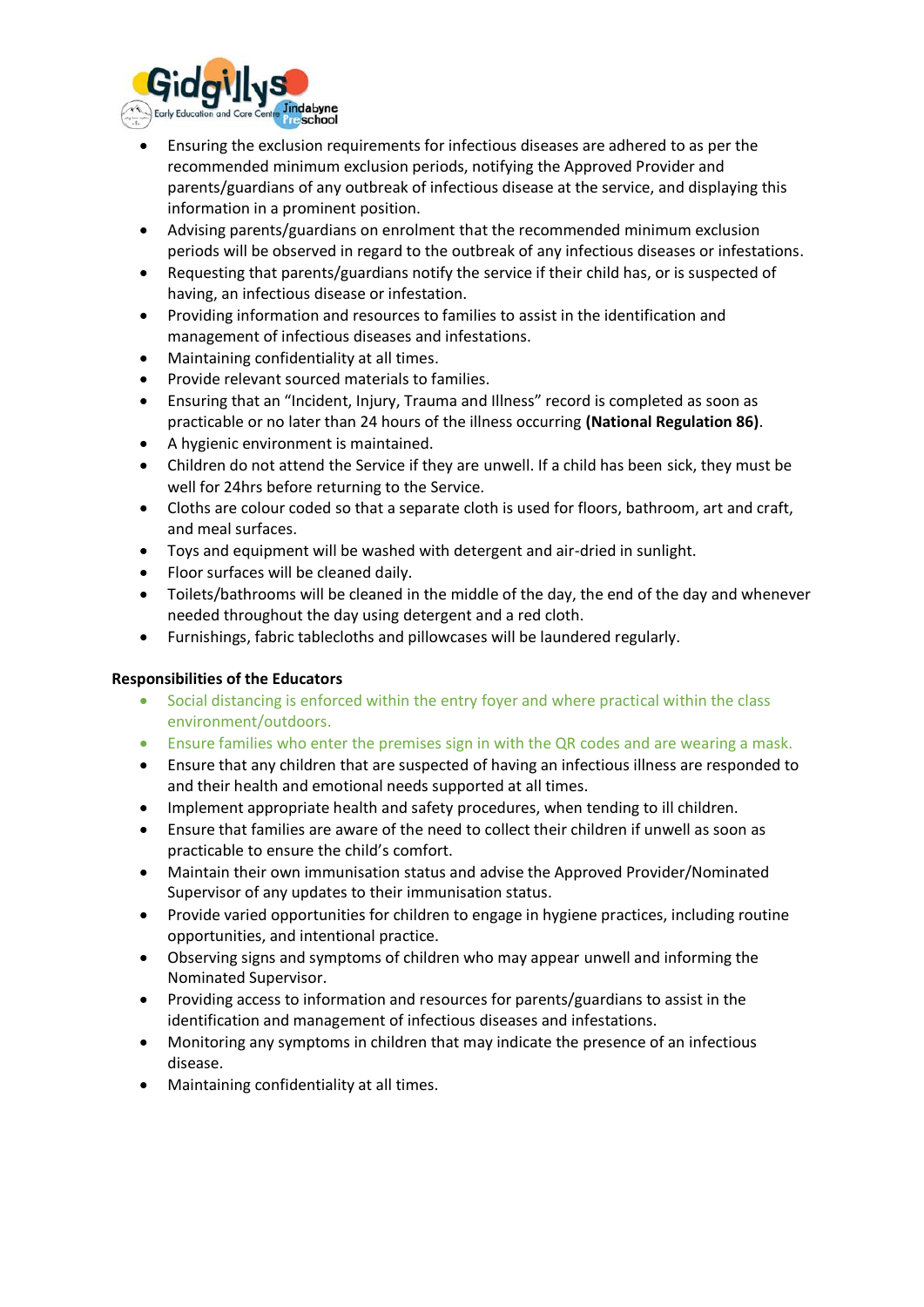

#### **Responsibilities of the Families**

- Social distancing is enforced within the entry foyer. No family member is to enter the classrooms.
- All families entering the premises are required to wear a face mask as directed by NSW Health and sign in using the QR code.
- Providing Immunisation documentation upon enrolment and as the child receives subsequent immunisations.
- Keep their children at home if they are unwell or have an excludable infectious disease.
- Where a child has an acceptable exemption, keep the children at home when an infectious disease has been confirmed at the service and the child is not fully immunised against that infectious disease, until there are no more occurrences of that disease and the exclusion period has ceased.
- Inform the service if their child has an infectious disease or has been in contact with a person who has an infectious disease.
- A doctor's clearance may be requested by educators before your child returns to the service if they have been unwell. Gidgillys educators reserve the right to exclude your child with a clearance if the child continues to display signs of being unwell and cannot practice good hygiene. e.g. runny nose, coughing, sneezing, lethargic.
- Any persons tested for COVID-19 (including staff and children) are immediately EXCLUDED from the centre until a negative result has been concluded and symptoms subside. Any immediate family/persons living in the same household tested for COVID-19 OR in isolation are EXCLUDED for this period too. Children and/or staff cannot return to the centre without confirmation of a negative result.
- Any child who has been excluded from the centre and has been considered a close contact will require a NEGAVITE PCR COVID-19 test to return to care after 14days isolation.

#### **Immunisation Requirements**

## COVID-19 Recommendations – All staff and children attending the centre are advised to have the influenza vaccination

COVID-19 Vaccination is mandatory for Early Childhood Educators. [https://www.legislation.nsw.gov.au/file/Public%20Health%20\(COVID-](https://www.legislation.nsw.gov.au/file/Public%20Health%20(COVID-19%20Vaccination%20of%20Education%20and%20Care%20Workers)%20Order%202021_211020_5.23pm.pdf)[19%20Vaccination%20of%20Education%20and%20Care%20Workers\)%20Order%202021\\_211020\\_5.](https://www.legislation.nsw.gov.au/file/Public%20Health%20(COVID-19%20Vaccination%20of%20Education%20and%20Care%20Workers)%20Order%202021_211020_5.23pm.pdf) [23pm.pdf](https://www.legislation.nsw.gov.au/file/Public%20Health%20(COVID-19%20Vaccination%20of%20Education%20and%20Care%20Workers)%20Order%202021_211020_5.23pm.pdf)

From the 1<sup>st</sup> of January 2018 all children attending a centre-based service must be up to date with their vaccinations and provide an up to date AIR Immunisation History Statement provided through Medicare on the MyGov account to the service upon enrolment or when immunisations have been updated. Should a child not be up to date then the family will not receive any benefit from the government. Enrolling children who are not immunised could result in a financial penalty to the Approved Provider.

Children who cannot be fully vaccinated due to a medical condition or who are on a recognised catch-up schedule will still be able to be enrolled upon presentation of the appropriate form signed by a medical practitioner.

To find out more information visit NSW Health website in the link below where they offer a toolkit with relevant information regarding the requirements for immunisation.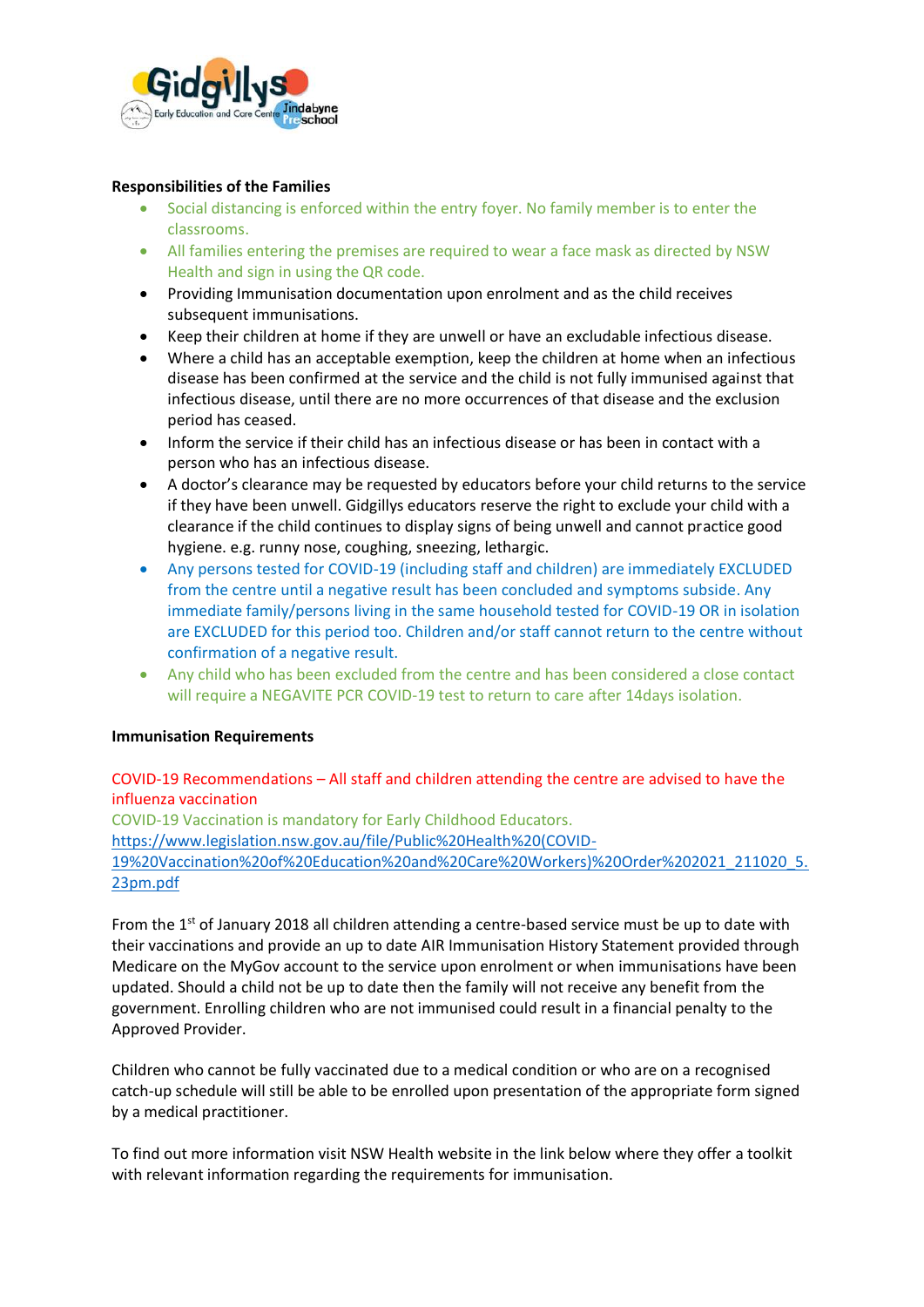

# **References and information for families and educators**

<https://www.health.nsw.gov.au/Infectious/factsheets/Pages/advice-for-contacts.aspx>

<https://www.health.nsw.gov.au/Infectious/factsheets/Pages/covid-19-casual-contact.aspx>

[https://education.nsw.gov.au/early-childhood-education/coronavirus/advice-for-services-and](https://education.nsw.gov.au/early-childhood-education/coronavirus/advice-for-services-and-providers)[providers](https://education.nsw.gov.au/early-childhood-education/coronavirus/advice-for-services-and-providers)

# **Definitions, Terms & Abbreviations**

| <b>Term</b>       | <b>Meaning</b>                                                                       |
|-------------------|--------------------------------------------------------------------------------------|
| <b>Infectious</b> | Likely to spread or influence others in a rapid manner                               |
| Infestation       | Unusually large number of insects or animals typically to cause disease (Lice)       |
| Exclusion         | Deny access to a place or group                                                      |
| Exemption         | The action of freeing or state of being free from an obligation or liability imposed |
|                   | on others                                                                            |

## Related Statutory Obligations & Considerations

#### Australian Children's Education and Care Quality Authority (ACECQA)

http://www.acecqa.gov.au/

#### Australasian Society of Clinical Immunology and Allergy e-Training

https://etraining.allergy.org.au/login/index.php

#### Children (Education and Care Services) National Law (NSW) No 104a

https://www.legislation.nsw.gov.au/#/view/act/2010/104a/full

#### Department of Education

http://www.dec.nsw.gov.au/what-we-offer/regulation-and-accreditation/early-childhood-educationcare

## Early Years Learning Framework (EYLF)

http://files.acecqa.gov.au/files/National-Quality-Framework-Resources-

Kit/belonging\_being\_and\_becoming\_the\_early\_years\_learning\_framework\_for\_australia.pdf

#### Education and Care Services National Regulation

http://www.legislation.nsw.gov.au/#/view/regulation/2011/653

#### Department of Health

http://www.health.nsw.gov.au/Infectious/Pages/default.aspx,

http://www.health.nsw.gov.au/Infectious/controlguideline/Pages/default.aspx

#### Department of Health Immunisation Toolkit

http://www.health.nsw.gov.au/immunisation/Publications/immunisation-enrolment-toolkit.pdf

#### National Quality Framework (NQF)

http://acecqa.gov.au/national-quality-framework/

## National Health and Medical Research Council (NHMRC)

https://www.nhmrc.gov.au/\_files\_nhmrc/publications/attachments/ch55e\_exclusion\_period\_poster\_ 130701.pdf

## National Health and Medical Research Council (NHMRC)

https://www.nhmrc.gov.au/guidelines-publications/ch55

## Occupational Health and Safety Act 2000

http://www.legislation.nsw.gov.au/#/view/act/2000/40/whole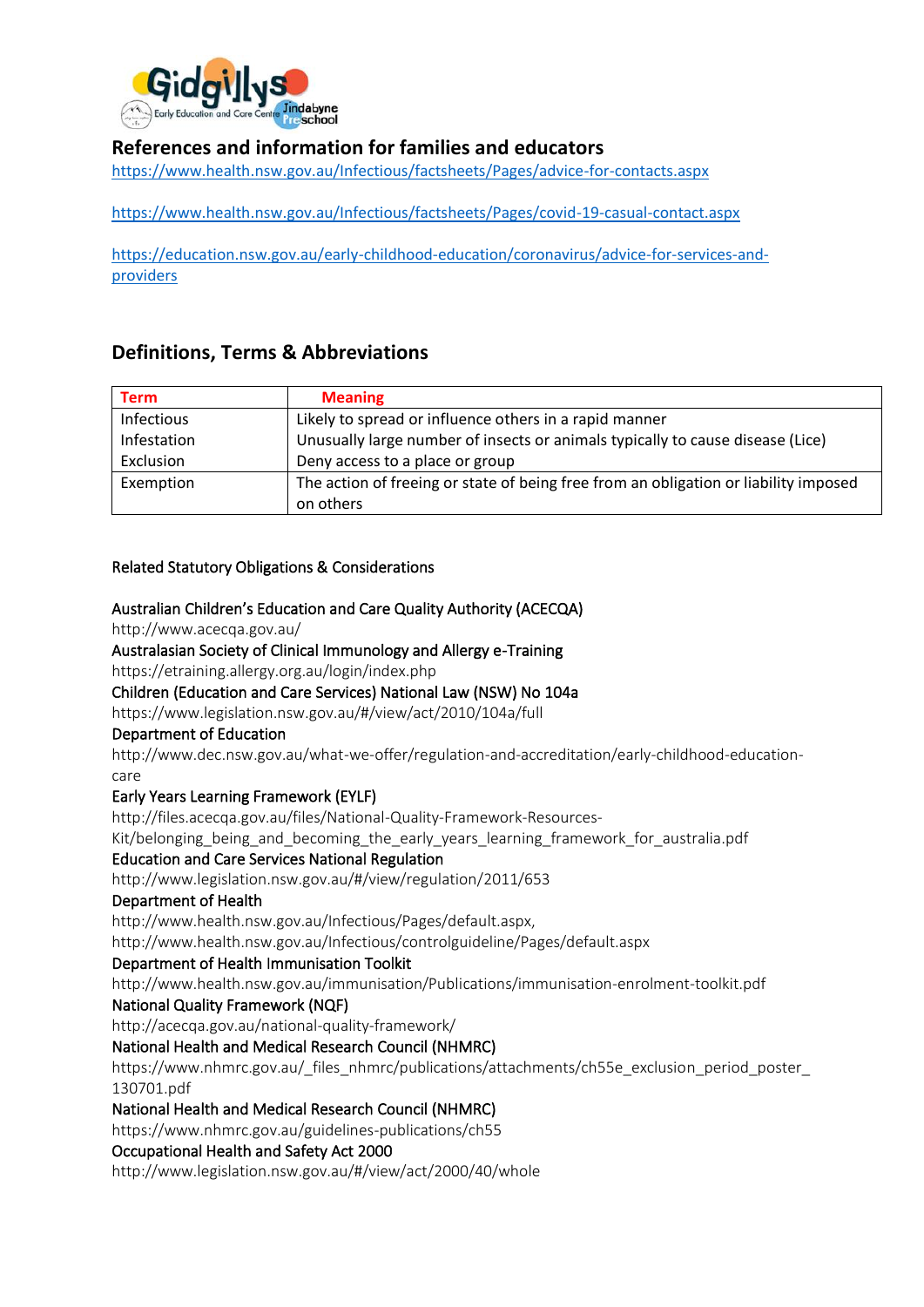

Work Health and Safety Act 2011

# **Related Telephone Numbers**

- Early Childhood Directorate 1800 619 113
- Department of Health (ACT) 1800 020 103
- Emergency Services 000

# **Amendment History**

| <b>Date</b>                    | <b>Amendment</b>                       | <b>Notes of Amendment</b>                                            |
|--------------------------------|----------------------------------------|----------------------------------------------------------------------|
| 12 <sup>th</sup> Nov 2018      | <b>Policy Created</b>                  |                                                                      |
| 9 <sup>th</sup> January 2019   | Reviewed and amended                   | - Clearance required added                                           |
| 20 <sup>th</sup> February 2020 | Reviewed and amended                   | - Additional Points added                                            |
|                                |                                        | - Grammar errors fixed                                               |
|                                |                                        | - Formatting                                                         |
|                                |                                        | - NQS & Regulations Added                                            |
| 16 <sup>th</sup> March 2020    | Reviewed by licensee's and<br>director |                                                                      |
| 14 <sup>th</sup> April 2020    | <b>COVID-19 information added</b>      | -COVID-19 information from NSW Government<br>Health added.           |
| 5 <sup>th</sup> July 2021      | Updated COVID-19 protocols             | COVID-19 masks enforced and new QR protocols                         |
| 14 <sup>th</sup> August 2021   | Reviewed and amended                   | Updated current stay at home orders and<br>essential work guidelines |
| 25 <sup>th</sup> November      | Reviewed and updated                   | - COVID-19 positive case                                             |
| 2021                           |                                        | - close and casual contacts of COVID-19 at the                       |
|                                |                                        | centre                                                               |
|                                |                                        | - Mandatory PCR Test requirements for Gidgillys                      |

This policy will be updated to ensure compliance with all relevant legal requirements every year. Appropriate consultation of all stakeholders (including staff and families) will be conducted on a timely basis. In accordance with Regulation 172 of the *Education and Care Services National Regulation*, families of children enrolled will be notified at least 14 days and their input considered prior to any amendment of policies and procedures that have any impact on their children or family.